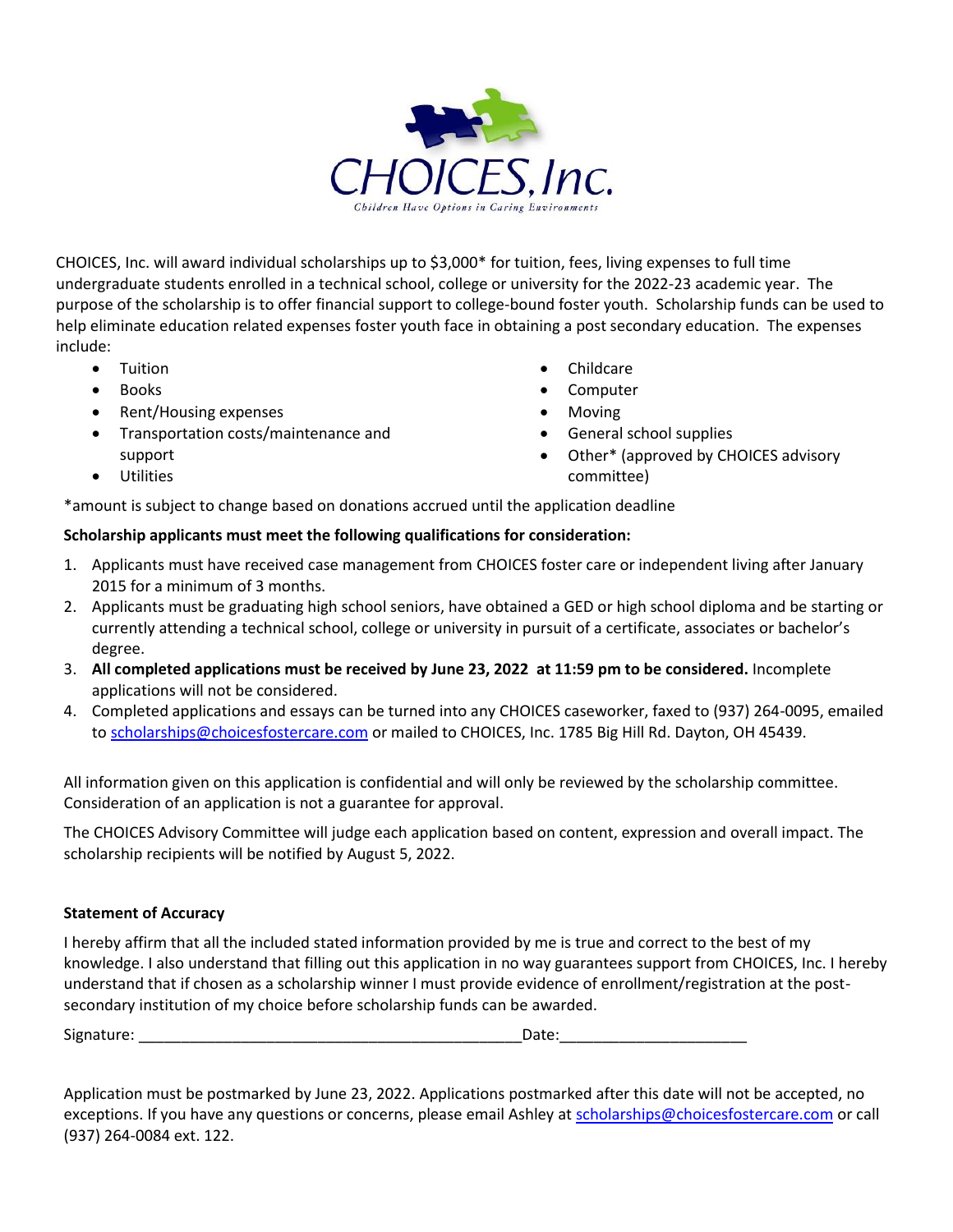# **CHOICES Scholarship Application 2022-23 Academic Year**

| Birthdate: _____________________________                                                  |                        |                                                                                                                                                                                                                                      |
|-------------------------------------------------------------------------------------------|------------------------|--------------------------------------------------------------------------------------------------------------------------------------------------------------------------------------------------------------------------------------|
|                                                                                           |                        |                                                                                                                                                                                                                                      |
|                                                                                           |                        |                                                                                                                                                                                                                                      |
|                                                                                           |                        |                                                                                                                                                                                                                                      |
|                                                                                           |                        | Email address: <u>compare and contract and contract and contract and contract and contract and contract and contract and contract and contract and contract and contract and contract and contract and contract and contract and</u> |
|                                                                                           |                        | Program(s) participated in and years: □ Foster Care ___________ □ Independent Living ____________                                                                                                                                    |
|                                                                                           | □ Bridges ____________ |                                                                                                                                                                                                                                      |
|                                                                                           |                        |                                                                                                                                                                                                                                      |
|                                                                                           |                        |                                                                                                                                                                                                                                      |
| <b>Education:</b>                                                                         |                        |                                                                                                                                                                                                                                      |
|                                                                                           |                        |                                                                                                                                                                                                                                      |
|                                                                                           |                        |                                                                                                                                                                                                                                      |
| Part 1: Complete if this is your first year of attending                                  |                        |                                                                                                                                                                                                                                      |
| Please indicate the following with an X and date:                                         |                        |                                                                                                                                                                                                                                      |
| □ I have been accepted - date of acceptance: ___________________________________          |                        |                                                                                                                                                                                                                                      |
|                                                                                           |                        | Please include copy of acceptance letter and class schedule if available                                                                                                                                                             |
| $\Box$ I have not been accepted – as of date:                                             |                        |                                                                                                                                                                                                                                      |
|                                                                                           |                        | What date to you anticipate knowing acceptance: ________________________________                                                                                                                                                     |
| Part 2: Complete if you have some college experience                                      |                        |                                                                                                                                                                                                                                      |
|                                                                                           |                        | How many credit hours have you completed?____________________________Current GPA__________________________                                                                                                                           |
|                                                                                           |                        |                                                                                                                                                                                                                                      |
| <b>Financial Information:</b>                                                             |                        |                                                                                                                                                                                                                                      |
| Are you employed?                                                                         |                        |                                                                                                                                                                                                                                      |
| $\overline{\phantom{a}}$                                                                  |                        |                                                                                                                                                                                                                                      |
|                                                                                           |                        |                                                                                                                                                                                                                                      |
| Hours worked per week ___________ Salary per month ___________                            |                        |                                                                                                                                                                                                                                      |
| Do you receive any public support? No _____ Yes _____ If yes, amount per month \$________ |                        |                                                                                                                                                                                                                                      |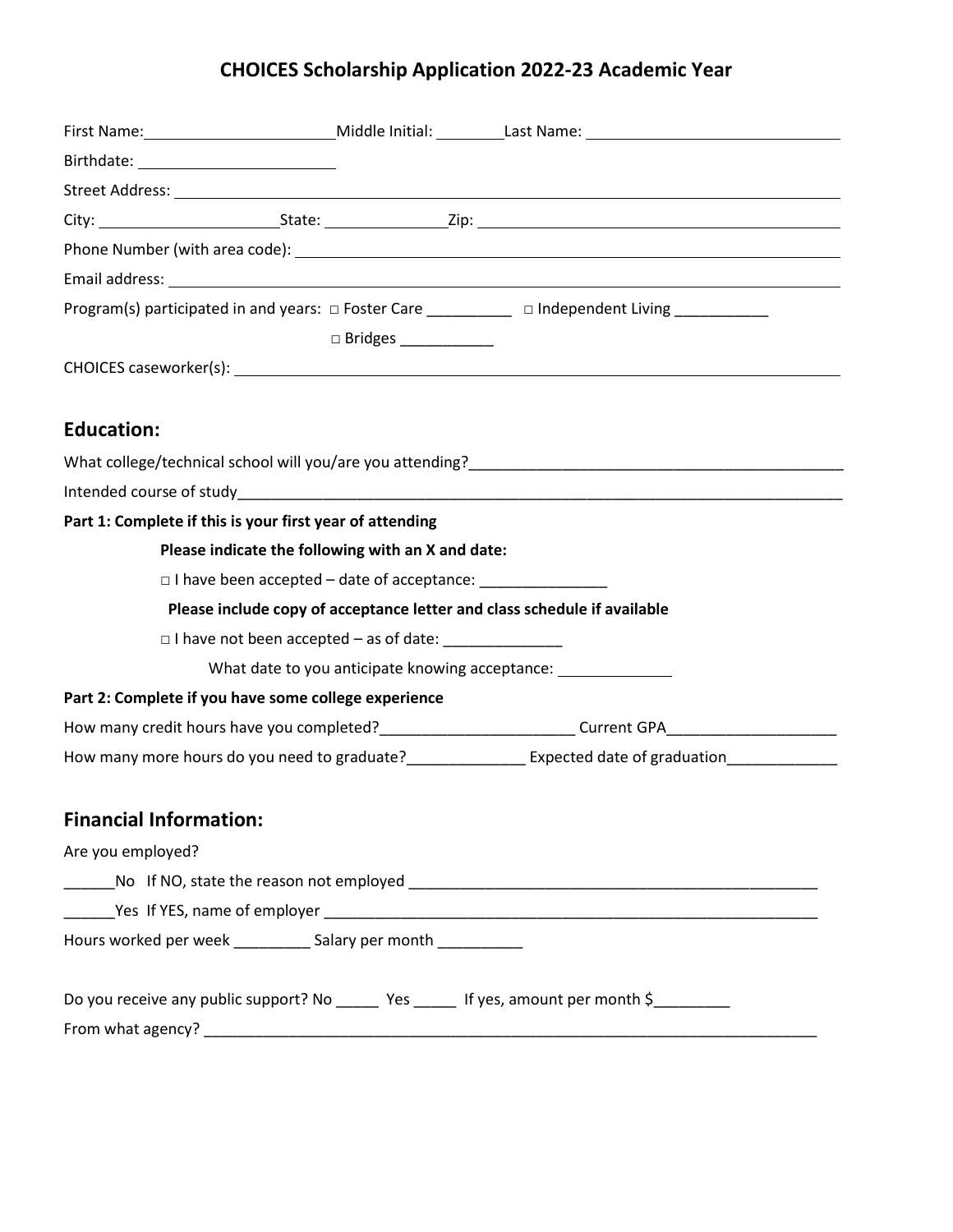|                                 | Monthly expenses information: (estimates are okay)                                                                                                                                                                                                                                                                                                  |                                |                                              |                       |    |  |
|---------------------------------|-----------------------------------------------------------------------------------------------------------------------------------------------------------------------------------------------------------------------------------------------------------------------------------------------------------------------------------------------------|--------------------------------|----------------------------------------------|-----------------------|----|--|
| Rent                            |                                                                                                                                                                                                                                                                                                                                                     | $\frac{1}{2}$                  | Childcare                                    |                       |    |  |
| Transportation                  |                                                                                                                                                                                                                                                                                                                                                     | $\frac{1}{2}$                  | Groceries                                    | $\sharp$ and $\sharp$ |    |  |
| <b>Utilities</b>                |                                                                                                                                                                                                                                                                                                                                                     |                                | $\zeta$ and $\zeta$<br><b>Total expenses</b> |                       | S. |  |
|                                 |                                                                                                                                                                                                                                                                                                                                                     |                                |                                              |                       |    |  |
|                                 | <u> 1980 - Jan James James James James James James James James James James James James James James James James</u>                                                                                                                                                                                                                                  |                                |                                              |                       |    |  |
|                                 |                                                                                                                                                                                                                                                                                                                                                     |                                |                                              |                       |    |  |
|                                 |                                                                                                                                                                                                                                                                                                                                                     |                                |                                              |                       |    |  |
|                                 |                                                                                                                                                                                                                                                                                                                                                     |                                |                                              |                       |    |  |
|                                 | Have you completed your FAFSA?                                                                                                                                                                                                                                                                                                                      |                                |                                              |                       |    |  |
| Have you applied for ETV Funds? |                                                                                                                                                                                                                                                                                                                                                     |                                |                                              |                       |    |  |
| <b>Gift Financial Aid:</b>      |                                                                                                                                                                                                                                                                                                                                                     |                                |                                              |                       |    |  |
| Pell Grant                      | $\frac{1}{2}$                                                                                                                                                                                                                                                                                                                                       | Ohio College Opportunity Grant |                                              |                       |    |  |
| <b>FSEOG</b>                    | $\frac{1}{2}$                                                                                                                                                                                                                                                                                                                                       | Institutional Scholarships     |                                              | $\zeta$ and $\zeta$   |    |  |
|                                 | Other Grants $\zeta$ __________                                                                                                                                                                                                                                                                                                                     | <b>Athletic Scholarships</b>   |                                              |                       |    |  |
| <b>ETV</b>                      | $\begin{picture}(20,20) \put(0,0){\line(1,0){10}} \put(15,0){\line(1,0){10}} \put(15,0){\line(1,0){10}} \put(15,0){\line(1,0){10}} \put(15,0){\line(1,0){10}} \put(15,0){\line(1,0){10}} \put(15,0){\line(1,0){10}} \put(15,0){\line(1,0){10}} \put(15,0){\line(1,0){10}} \put(15,0){\line(1,0){10}} \put(15,0){\line(1,0){10}} \put(15,0){\line(1$ |                                |                                              |                       |    |  |

## **Intended Use of Funds:**

Please complete the next section based on how you anticipate using the funds receiving by our scholarship. Include a dollar amount that would help pay monthly expenses to enable you to pursue post-secondary education. Please note that while enrolled in Independent Living or Bridges with CHOICES you are unable to use scholarship funds to cover rent**.** 

**Expenses you can use funds towards: Tuition, books, rent/housing, transportation costs/maintenance and support, utilities, childcare, computer, moving expenses, general school supplies, other\*(approved by CHOICES advisory committee)**

| <b>Expenses:</b> |                          |
|------------------|--------------------------|
| 1.               | Amount requested:        |
| 2.               | <b>Amount requested:</b> |
| 3.               | Amount requested:        |

The scholarship money is paid directly to the institution or organization offering the needed service rather than to the recipient. All expenditures must be preapproved.